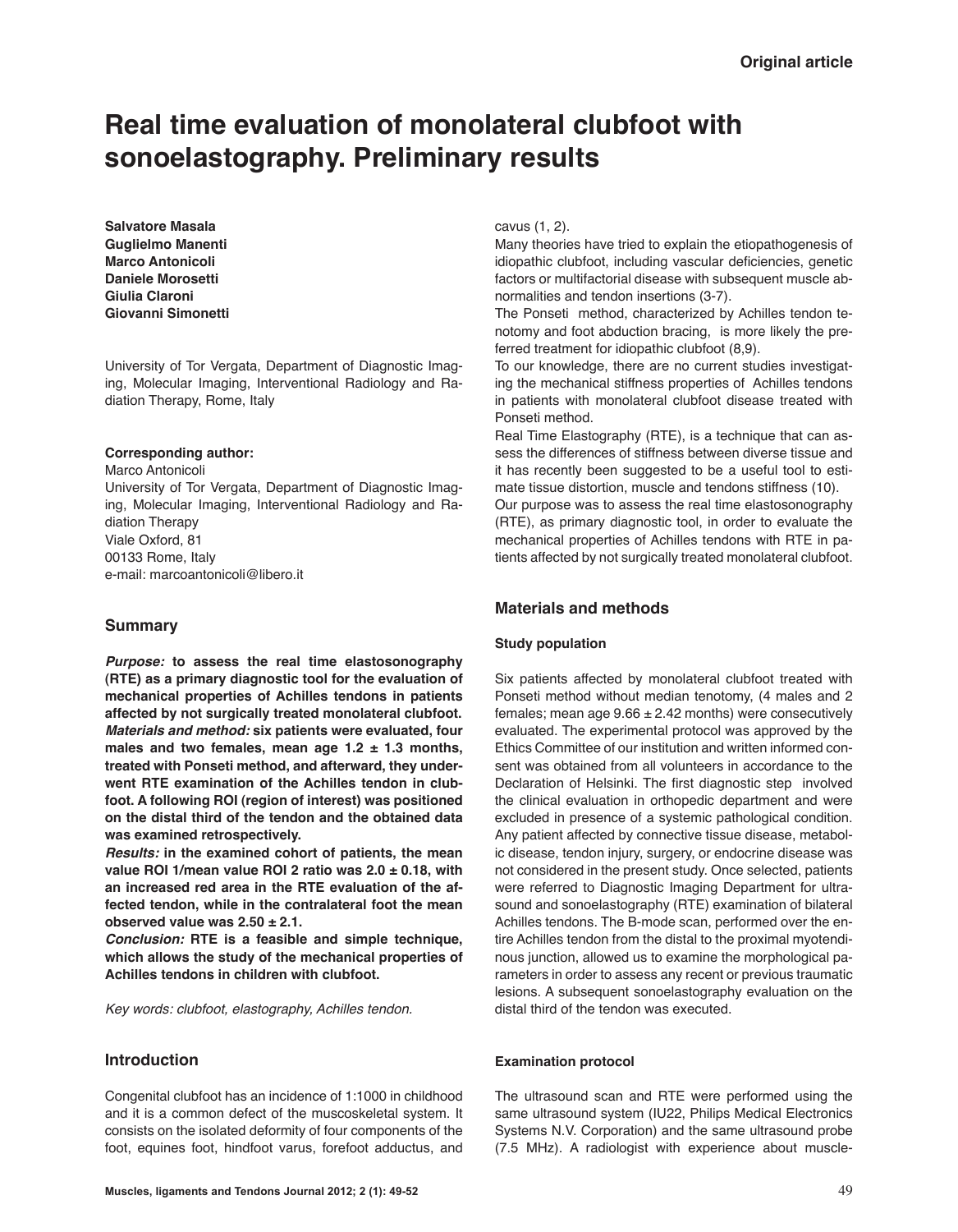

Figure 1. (**A**) Longitudinal B-mode ultrasound scan and superimposed (**B**) sonoelastogram of a physiologic distal third of the Achilles tendon. The elastography was evaluated positioning two circular ROIs, of about 3 mm in diameter, respectively on the Achilles tendon and on the bone tissue. (**C**) The Strain index and the ratio was then calculated between the Achilles tendon and the bone tissue.

scheletal diseases positioned a Region of Interest (ROI) on the Achilles tendon, in axial and longitudinal plane.

An indicator in the screen provided the user with real-time feedback on the appropriate amount of deformation for the elastogram. The total amount of deformation used to compute the strain elastogram is the sum of inherent, or physiologic, patient motion plus the external compression of the transducer. It displayed instantaneous or momentary tissue deformation, not final deformation.



Figure 2. (**A**) Longitudinal B-mode ultrasound scan and superimposed (**B**) sonoelastogram of the third distal of the Achilles tendon in a clubfoot showed a diffuse hyperechoic pattern highlighted in gray scale associated with a low elasticity of the structure, evaluated by sonoelastography mode. The elastography was evaluated positioning two circular ROIs, of about 3 mm in diameter each, respectively on the Achilles tendon and on the bone tissue. (**C**) The Strain index and the ratio was then calculated between the Achilles tendon and the bone tissue.

The elastosonogram analysis began when the strain indicator of the probe expressed the correct pressure of the operator. The colors in the ROI varied from blue to red to show the relative hardness and softness of areas inside the ROI. The probe was kept in position manually while patient was in rest position. The same measurements were performed respectively in the clubfoot and in the contralateral healthy tendon, and was performed by both radiologists in two different consecutive period. The entire examination lasted approximately  $14 \pm 2.8$  minutes for each patient. The colorcoded images were analyzed on a personal computer using the QLAB (developed by Philips Medical Systems), which permitted us to selected a 30 frame images/cine-loop and to position two same circle ROI, called 1 and 2, measuring 4 mm in diameter. The reference ROI 2 was positioned in the bone tissue while the ROI 1 in the distal segment of the tendon, measuring the strain index (SI=ROI1/ROI 2) (Fig.1; Fig.2; Fig.3; Fig.4). For quantification, all pixel data in the colored image were transformed into a histogram and RTE-



Figure 3. (**A**) Conventional Axial B-mode ultrasound scan and superimposed (**B**) sonoelastogram of a physiologic distal third of the Achilles tendon. The elastography was evaluated positioning two circular ROIs, measuring about 3 mm in diameter, respectively on the Achilles tendon and on the bone tissue. (**C**) The Strain index and the ratio was then calculated between the Achilles tendon and the bone tissue.

Mean elasticity (RTE-M<sup>e</sup>) values were calculated. RTE-M<sup>e</sup> was described in arbitrary units [a.u.] (Fig.1 C; Fig.2 C; Fig.3 C; Fig.4 C). Analyses were repeated in quadruplate (one for each acquisition) and results were expressed as the average value of the different results.

# **Data analysis**

The variation of the continuous parameters was calculated using the T-student test and standard deviation (SD) achieving an average. Categorial data was evaluated using percentage values. The elastographic images with the concomitant histogram were inserted in a table and were reviewed using the statistical software SPSS.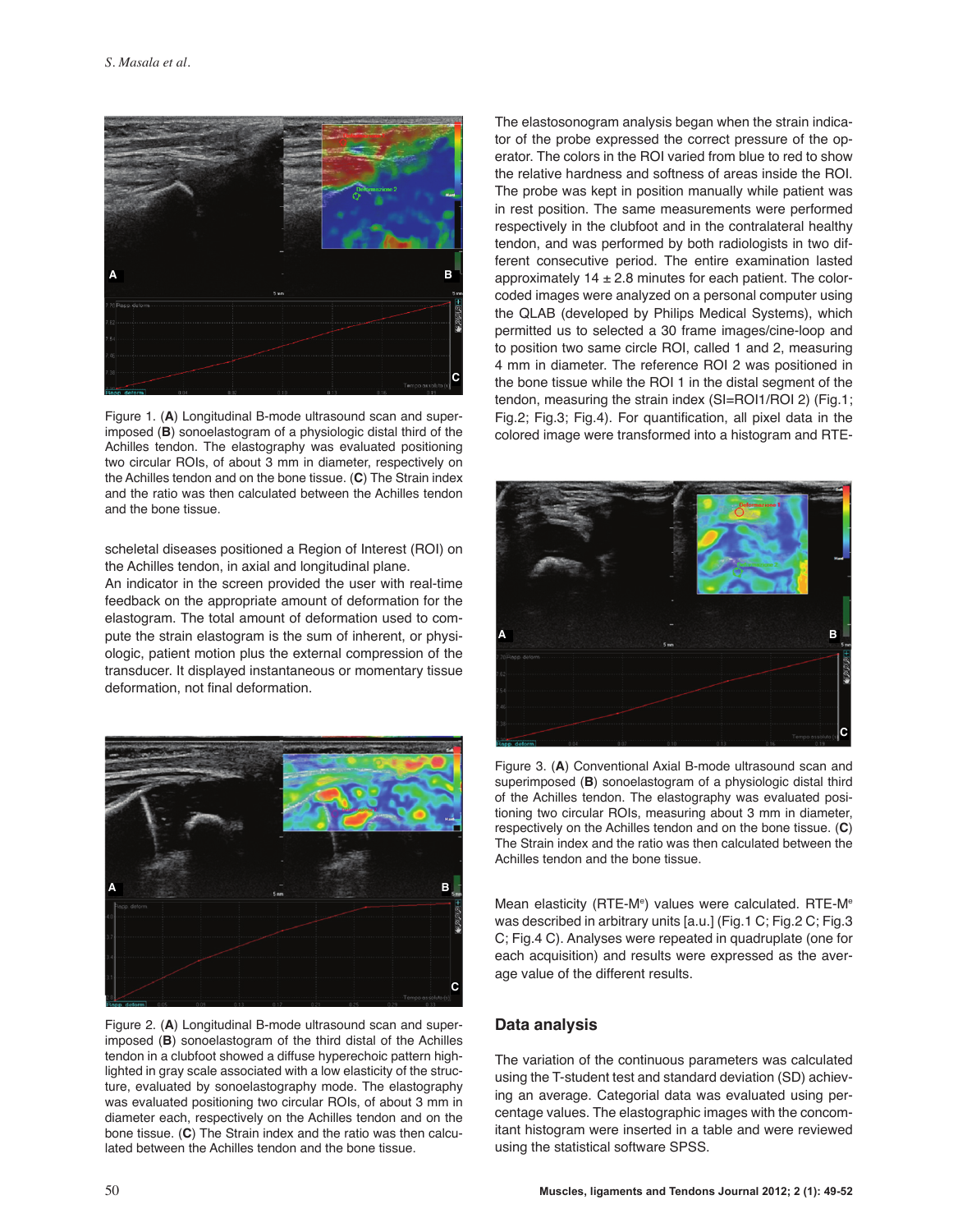

Figure 4. (**A**) Conventional Axial B-mode ultrasound scan and superimposed (**B**) sonoelastogram of the distal third of the Achilles tendon in a clubfoot showed a diffuse hyperechoic pattern highlighted in gray scale associated to a low elasticity of the structure, evaluated by sonoelastography mode. The elastography was evaluated positioning two circular ROIs, the diameter was about 3 mm each, respectively on the Achilles tendon and on the bone tissue. (**C**) The Strain index and the ratio was then calculated between the Achilles tendon and the bone tissue.

## **Patients. Correlation between RTE-Me of Achilles tendon in clubfoot and healthy Achilles tendon.**

The Achilles tendons were identified in all patients from both legs, therefore it was possible to classify the values and to compare them. The color images was examined, however they were not divided in class and they were used as a guide to obtain the ratio value between ROI 1 and ROI 2. There was not a statistically significant difference between the tendon characteristics and sex. A decrease in the elasticity of the Achilles tendon was observed in clubfoot (Fig.1C; Fig.2 C; Fig.3 C; Fig.4 C). There was a statistically significant difference between results obtained in pathologic Achilles tendon compared to healthy findings. In all children, the mean

|                                 | Achilles tendon with clubfoot | healthy Achilles tendon     |
|---------------------------------|-------------------------------|-----------------------------|
| Sex and Age                     | mean value ROI 1/ man value   | mean value ROI 1/ man       |
|                                 | ROI <sub>2</sub>              | value ROI 2                 |
| M, 13 months                    | 1.8                           | 2.4                         |
| F, 8 months                     | 2.3                           | 2.5                         |
| M, 6 months                     | 2.1                           | 2.5                         |
| M, 11 months                    | 2                             | 2.6                         |
| F, 10 months                    | 1.9                           | 2.3                         |
| M, 10 months                    | 1.8                           | 2.2                         |
| $9.66 \pm 2.42$<br>(mean value) | $1.98 \pm 0.2$ (mean value)   | $2.41 \pm 0.3$ (mean value) |
|                                 |                               |                             |

Table 1. Characteristics of the all cohort of patients associated to the mean ROI 1/Mean value ROI 2.

## **Discussion**

The clubfoot is one of the most common musculoskeletal birth-associated pathologies, however, its etiopathogenesis remains uncertain (11,12). Genetic factors are more likely to be responsible for the development of this pathology (12). In children, the pathologic condition creates several congenital deformities affecting the bone, ligaments and tendons tissue (13). The treatment consists in a medical and surgical approach, named Ponseti, which is performed in infants with defective or absent muscles (12,13). The Ponseti method is widely performed and it consists in stretching the peronei and foot dorsiflexor muscles, in order to improve the normal position of the foot or to maintain a correct posture (13). In our study, through the sonoelastography evaluation, a tensile test has been performed, highlighting, as results, a chronic tendinopathy condition over the Achilles tendon structures. The tendinopathy can soften and weaken the collagen and elastin structure leading to possible rupture (14). Although no signs of achillodynia were observed, a decrease of Achilles tendons elasticity in clubfoot was noted. This data was probably due to a genomic alteration of the structure. The B-mode ultrasound allowed us to study features of Achilles tendons while the sonoelastography showed low elasticity values along the tendon structure compared to the healthy contralateral tendon (15). US alone presents a high sensitivity and specificity in the detection of intratendinous alterations, therefore the sonoelastography can help for a better detection of Achilles tendinopathy and characterization of physiologic and pathologic findings (16). The main alterations were observed on the distal portion of the tendons, which is represented by a weaker structure, at rest position, without evaluation of the stiffer proximal portion (17). In the evaluated tendons, a strongly inhomogeneous pattern was highlighted, probably related to the different mechanical properties of the various tissue components within the normal and pathologic tendons (18). Previous magnetic resonance studies reported inhomogeneous appearance, especially in the distal portion, with different viscoelastic properties (18). These findings have been confirmed by US evaluation and sonoelastography, moreover adding at rest behaviour. In the present study, a strong correlation was found between the age and the RTE appearances, while no influence of sex was noted. The main limit of the study was the lack with histopathologic findings of Achilles tendons alteration in clubfoot, the retrospective nature of the study, the small number of patients and the lack of the double-blind nature of the study.

# **Conclusion**

RTE is a feasible and simple technique which allows to study the mechanical properties of Achilles tendons in children with clubfoot, including the evaluation of inhomogeneous or relatively homogeneous patterns. The strain index can be